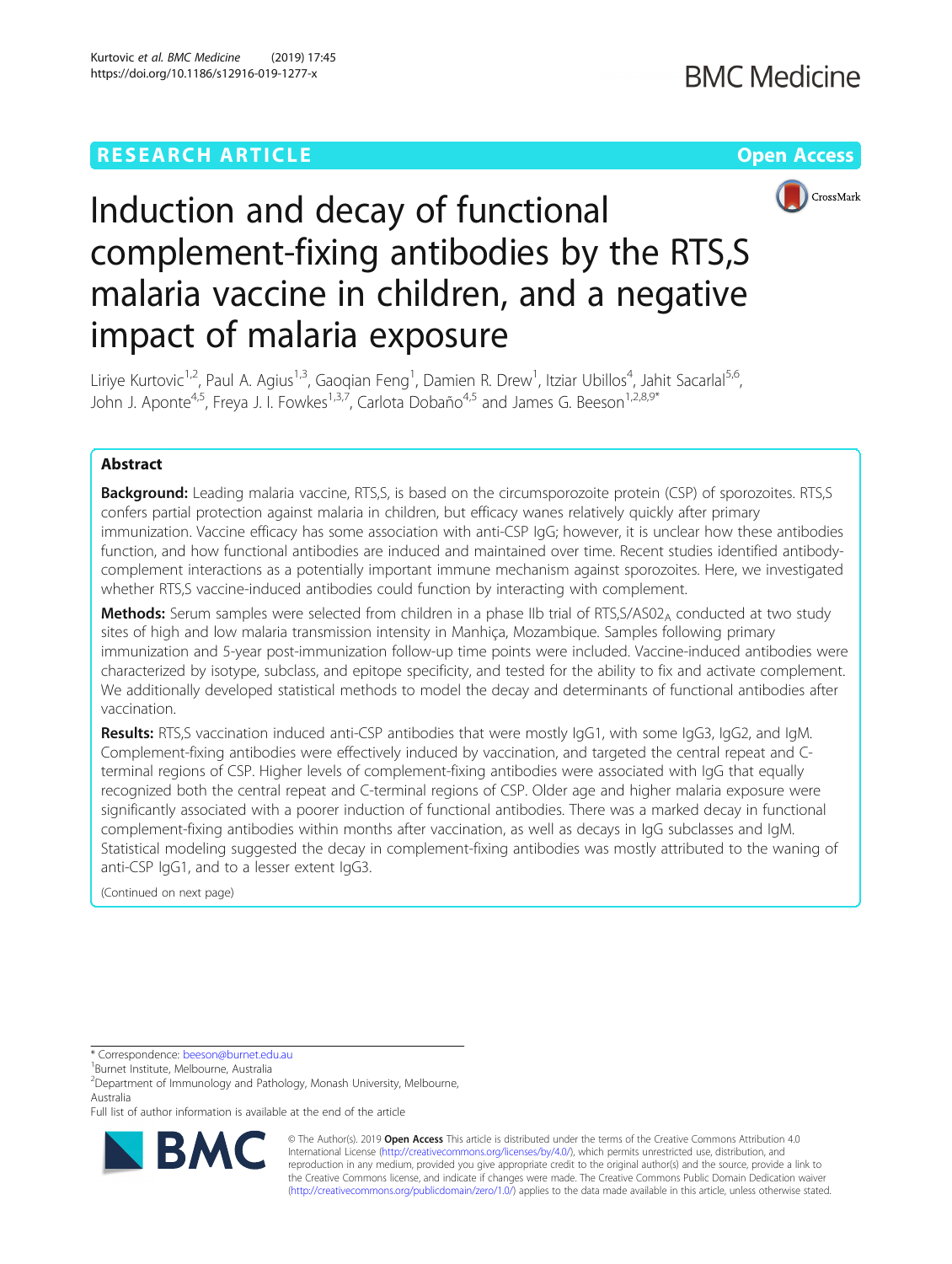#### (Continued from previous page)

**Conclusions:** We demonstrate for the first time that RTS,S can induce complement-fixing antibodies in young malaria-exposed children. The short-lived nature of functional responses mirrors the declining vaccine efficacy of RTS,S over time. The negative influence of age and malaria exposure on functional antibodies has implications for understanding vaccine efficacy in different settings. These findings provide insights into the mechanisms and longevity of vaccine-induced immunity that will help inform the future development of highly efficacious and longlasting malaria vaccines.

Keywords: Antibody function, Circumsporozoite protein, Complement, Malaria, Plasmodium falciparum, RTS,S, Vaccines,

#### Background

There is an unmet need for highly efficacious malaria vaccines, which would substantially reduce worldwide morbidity and mortality and accelerate malaria elimination. To date, only one candidate has been tested in phase III clinical trials, the RTS,S subunit vaccine administered with  $AS01<sub>B</sub>$  adjuvant (liposome-based adjuvant). Thousands of children and infants were enrolled from multiple study sites across sub-Saharan Africa, and RTS,S was moderately efficacious against clinical malaria at 38–48 months follow-up (36.3% and 25.9% after the fourth booster at 20 months in children and infants, respectively)  $[1]$  $[1]$ . RTS, has received a positive scientific opinion by the European Medicines Agency [[2\]](#page-12-0) and will undergo pilot implementation in areas of Ghana, Kenya, and Malawi to further evaluate vaccine safety, reduction in childhood mortality, and feasibility of the four-dose vaccine regimen  $[3, 4]$  $[3, 4]$  $[3, 4]$  $[3, 4]$ . Despite this achievement, vaccine efficacy against clinical malaria was well below the target of 75% as set by the World Health Organization [\[5](#page-12-0)], and longitudinal studies show that protection rapidly declines after vaccination [[1\]](#page-12-0).

RTS,S is based on the major surface expressed antigen on Plasmodium falciparum sporozoites, the circumsporozoite protein (CSP). The vaccine construct is a fusion protein between a truncated form of CSP (containing the central repeat and C-terminal regions only) and hepatitis B surface antigen that is co-expressed with unfused hepatitis B surface antigen, which self-assemble as virus-like particles. The central repeat region is a tandem repeat of amino acid sequence NANP that is a known B cell epitope, and the C-terminal region contains B and T cell epitopes [\[6](#page-12-0)]. High levels of immunoglobulin G (IgG) to the central repeat region have been broadly associated with protection against clinical malaria in RTS,S vaccine trials [[7\]](#page-12-0). A recent study was the first to report the specific IgG subclass responses induced by  $RTS, S/AS01_B$  in infants and young children (age groups, 6–12 weeks and 5–17 months) and identified that IgG3 to the central repeat region and IgG1 and IgG3 to the C-terminal region were associated with protection [\[8](#page-12-0)]. However, the mechanisms of such antibodies and how they confer protection are undefined. Further research is needed to understand the mechanisms of RTS,S-induced immunity and why efficacy is short-lived so that strategies to enhance vaccine efficacy and longevity in target populations can be developed.

Healthy malaria-naïve adults vaccinated with RTS,S develop antibodies that can block sporozoite infectivity and mediate opsonic phagocytosis using the THP-1 monocyte cell line in vitro. How this relates to protection is somewhat unclear, particularly for the latter mechanism, which has had conflicting findings  $[9-11]$  $[9-11]$  $[9-11]$  $[9-11]$  $[9-11]$ . Complement fixation and activation by antibodies is an important mechanism of humoral immunity to some viral and bacterial pathogens [[12](#page-12-0)–[14](#page-12-0)] and has been proposed to play a role in immunity against blood-stage P. *falciparum* infection  $[15]$ . We have recently demonstrated that naturally acquired human antibodies, or antibodies generated by repeated experimental inoculation of healthy volunteers with sporozoites, can promote fixation of complement factor C1q and activate the classical complement pathway against *P. falciparum* sporozoites [[16,](#page-12-0) [17](#page-12-0)]. This antibody-complement interaction inhibited the traversal mode of sporozoite motility and led to cell death. Antibodies targeting CSP could also promote complement fixation [[17\]](#page-12-0). Additionally, high levels of naturally acquired complement-fixing antibodies were associated with a reduced risk of clinical malaria in a longitudinal study of children [[17\]](#page-12-0). This indicated that antibody-complement activity is an important mechanism of human immunity against sporozoites and raised the question of whether it may also be a functional mechanism induced by RTS,S.

Here, we examined antibody responses from a phase IIb clinical trial of RTS,S administered with  $AS02_A$  adjuvant (formerly used adjuvant that is an oil-in-water emulsion) in children resident in Manhiça, Mozambique, that was conducted at two study sites of different malaria transmission intensity [[18\]](#page-12-0). We aimed to characterize RTS,S-induced antibodies by isotype, IgG subclass, and reactivity to different CSP regions, and to determine whether antibodies induced by RTS,S function by fixing complement. Furthermore, we aimed to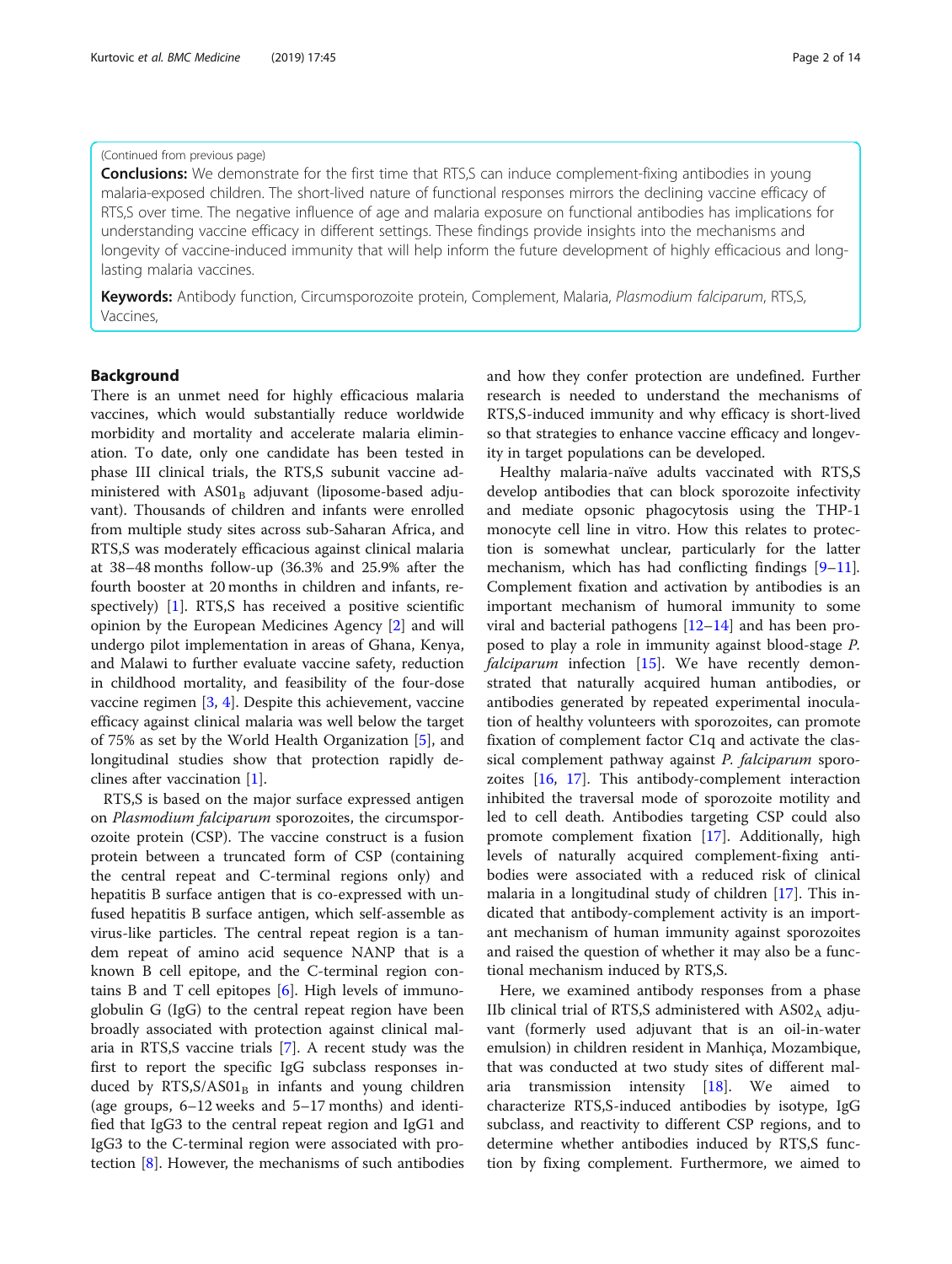understand the influence of antibody types and levels of malaria exposure on complement-fixing activity. We then developed statistical models of the decay of complement-fixing antibodies, IgG subclass responses, and IgM over 5 years of follow-up and explored which responses influenced the decay of complement-fixing antibodies.

#### Methods

#### Study participants

Serum samples were obtained from a previously conducted randomized control phase IIb clinical trial of the  $RTS, S/AS02_A$  vaccine ([ClinicalTrials.gov](http://clinicaltrials.gov) registry number NCT00197041). The study was conducted in Mozambique at two study sites to evaluate protective efficacy against clinical disease (Manhiça, cohort 1) and new infection (Ilha Josina, cohort 2). Notably, malaria transmission intensity was low to moderate at the Manhiça study site and high at the Ilha Josina study site. Children aged 1 to 4 years were enrolled and administered three doses of  $RTS, S/AS02_A$  at months 0, 1, and 2 of the study or comparator vaccines as previously described [[18](#page-12-0)]. We tested sera from a random selection of participants collected at baseline (month 0, M0) and 30 days after receiving the third and final RTS,S vaccination (month 3, M3) from Manhiça (RTS,  $N = 50$ , comparator  $N = 25$ ) and Ilha Josina (RTS,  $N = 49$ , comparator  $N =$ 24) cohorts. We additionally tested sera from the Manhiça cohort collected during a 5-year follow-up to assess long-lived immune responses (months 8.5, 21, 33, 45, and 63,  $n = 30$ ). Sample selection was at random and summary statistics closely matched that of the entire cohort (median age, 2.8 years and 2.5 years; male-to-female ratio, 0.93 and 0.83; Manhiça malaria negative-to-positive ratio, 0.17 and 0.15; Ilha Josina malaria negative-to-positive ratio, 2.32 and 1.41, respectively). Individuals tested at later time points were randomly selected from those with sufficient volumes at all time points (out of  $n = 371$ ). Note that all serum samples were heat treated for 45 min at 56 °C to inactivate any host complement proteins.

#### Experimenter blinding

Experimenters were blinded from the vaccine group, age group, and study site until all participants had been tested for IgG, immunoglobulin M (IgM), and C1q-fixation to CSP.

#### Antigens

The following antigens used in this study were all based on P. falciparum 3D7: recombinant CSP beginning at amino acid residue 50 that contained  $(NAND)_{22}$  repeats and  $(NVPD)<sub>4</sub>$  repeats expressed in *Pichia pastoris* (Sanaria, Rockville, USA), synthetic  $(NANP)_{15}$  peptide

(NANP) representing the central repeat region of CSP (Life Tein, Hillsborough, USA), recombinant C-terminal region (CT) of CSP expressed in HEK293 cells at Burnet Institute (as described in Additional file [1](#page-11-0): Figure S1), recombinant merozoite surface protein 2 (MSP2), and apical membrane antigen 1 (AMA1) both expressed in Escherichia coli as previously described [\[19](#page-12-0), [20](#page-12-0)].

#### Antibody detection assay

Sera were tested by standard enzyme-linked immunosorbent assay (ELISA) to detect antibody reactivity as follows. Ninety-six-well flat bottom MaxiSorp plates (Thermo Fisher Scientific, Waltham, USA) were coated in 0.5 μg/ml antigen in phosphate-buffered saline (PBS) overnight at 4 °C. Plates were washed (thrice with PBS-Tween20 0.05%) using the ELx405 automated plate washer (BioTeck, Winooski, USA) and blocked with 1% casein in PBS  $(w/v)$  for 2 h at 37 °C. Plates were washed and then incubated with human sera (tested in duplicate) in buffer (0.1% casein in PBS,  $v/v$ ) for 2 h at room temperature (RT). Sera were tested at 1/4000 dilution for IgG and IgG subclass detection and 1/500 for IgM detection (note that for the decay analysis, samples collected between M3 and M63 were tested at 1/500 for IgG subclass detection). Plates were washed, and antibody isotypes were detected using goat anti-human IgG and IgM conjugated to horseradish peroxidase (HRP, Millipore, Burlington, USA) at 1/2500 dilution in buffer for 1 h at RT. Plates were washed for a final time and incubated with 2,2′-azino-bis(3-ethylbenzothiazoline-6- sulfonic acid) substrate (ABTS, Thermo Fisher Scientific) shielded from light at RT. IgG and IgM reactivities were measured after 20 and 60 min, respectively, at an optical density (OD) of 405 nm using the Multiskan Go plate reader (Thermo Fisher Scientific).

To detect IgG subclasses, plates were instead incubated with mouse anti-human IgG1, IgG2, IgG3, and IgG4 (Thermo Fisher Scientific), washed, and then incubated with goat anti-mouse IgG HRP (Millipore) all at 1/1000 dilution in buffer for 1 h at RT. Plates were washed for a final time and incubated with tetramethylbenzidine substrate (TMB, Thermo Fisher Scientific) shielded from light at RT. IgG subclass reactivity was stopped after 30 min of incubation using 1 M sulfuric acid, and OD was measured at 450 nm. We have previously confirmed the specificity and sensitivity of the IgG subclass reagents used [[21\]](#page-12-0). A prior report of IgG subclass responses induced by RTS,S in the phase III trial [[8\]](#page-12-0) used a suspension bead array method rather than ELISA. While there may be differences between these methods, prior evaluation of the two approaches for detection of malaria antibodies using a range of antigens suggested the two methods were comparable [\[22\]](#page-12-0).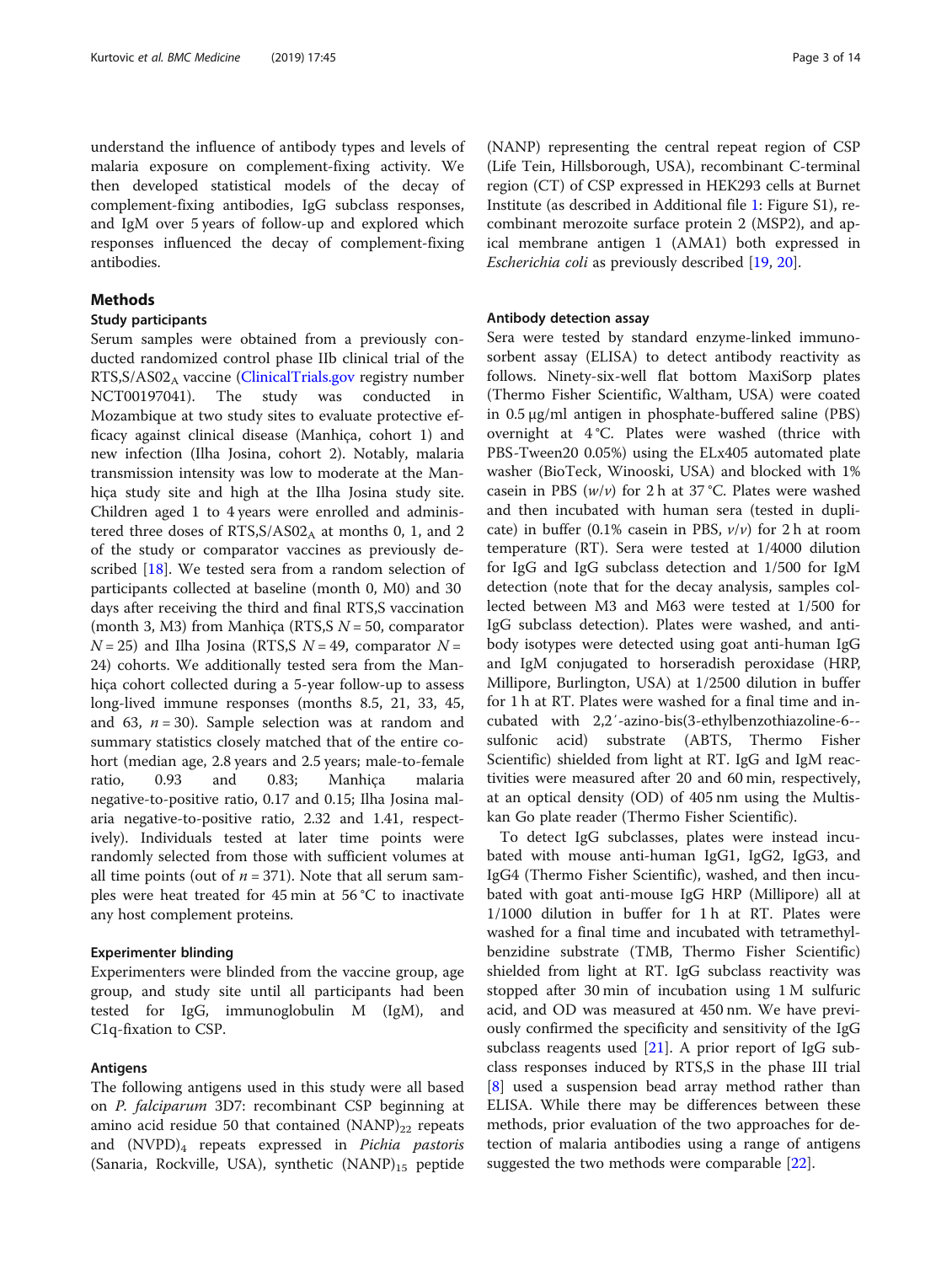#### Complement fixation assay

Sera were tested for the ability to fix complement using the plate-based complement fixation assay as previously described [[17\]](#page-12-0). Briefly, coating and blocking were conducted as described above for antibody detection. Plates were incubated with human sera (tested in duplicate) at 1/250 dilution in buffer for 2 h at RT (note that for the decay analysis, samples collected M3-M63 were re-tested at 1/110 dilution for C1q-fixation). Plates were washed and incubated with purified human C1q (Millipore) at 10 μg/ml in buffer for 30 min, followed by washing. To detect C1q-fixation, plates were incubated with rabbit anti-C1q IgG (in-house), washed, and then incubated with goat anti-rabbit IgG HRP (Millipore) both at 1/ 2000 dilution in buffer for 1 h at RT. Detection antibodies were validated as described in Additional file [1](#page-11-0): Figure S2. Plates were washed for a final time and incubated with TMB shielded from light at RT. C1q-fixation reactivity was stopped after 30 min of incubation using 1 M sulfuric acid, and OD was measured at 450 nm.

We additionally tested a random selection of  $n = 20$  individuals (from the RTS,S vaccine group collected at 3 M) for C5b-C9-fixation to CSP. This was conducted using the same protocol, but fresh human serum pooled from malaria-naïve donors was used as a source of complement (1/10 dilution), and rabbit anti-C5b-C9 detection antibodies were used (1/1000 dilution).

#### Experimental controls and standardization

To ensure accurate results, human serum samples were tested in duplicate, and those with high variability  $(> 25%)$ were re-tested or excluded (unless duplicates differed OD < 0.1). Raw data were corrected for background reactivity using no-serum/blank negative controls and adjusted for plate-to-plate variation using malaria-exposed positive controls that were included on each plate. We also included malaria-naïve negative controls from Melbourne donors  $(N = 24)$ , and test samples with an OD greater than the mean + 3 standard deviations of the Melbourne controls were considered positive.

We also examined the epitope specificity of individuals and considered the ratio of NANP-to-CT IgG as equal if the variability between NANP and CT responses was < 25%, which was the acceptable range for duplicate variability. Individuals who exceeded this were considered as having a NANP (ratio > 1.25) or CT-skewed (ratio < 0.75) IgG response.

#### Statistical analysis

For descriptive and comparative analysis, the median and interquartile range (IQR) were reported, and the following two-tailed non-parametric tests were performed where appropriate (GraphPad Prism 7;  $p < 0.05$  was considered significant): Mann-Whitney  $U$  test, Wilcoxon matched-pairs signed-rank test, and Spearman's correlation coefficient (Rho).

Statistical models were developed to investigate (i) decay rates of complement-fixing antibodies, antibody isotypes, and IgG subclasses and (ii) the relationship between complement-fixing antibodies and different antibody types using repeated measures longitudinal data (Stata version 14, StataCorp). Given the dependency on the data from repeated measurement, multilevel modelling was used to estimate latent growth curve models exploring the subject-specific nature of the association between time and C1q-fixation, IgG subclasses, and IgM. Given the non-linear functional form of the association between time and C1q-fixation, IgG subclasses, and IgM, latent growth curve models regressed the log of C1q-fixation and IgG subclass and IgM on log time, and post-estimation non-linear equations using exponentiated model coefficients were used to provide proportional rates of change at specific time points. Latent growth curve models comprised two levels, individuals at level 2 (i.e., random intercept and coefficient for time) and their C1q-fixation, IgG subclass, and IgM response across time at level 1 (see Additional file [1:](#page-11-0) Supplementary equation 1). Nested model-based likelihood ratio statistics were used to provide statistical inference for model fit when relaxing model constraints (random effects and the functional form of fixed effects for time) and Akaike Information Criterion (AIC) and Bayesian Information Criterion (BIC) fit statistics used to inform functional form modeling across non-nested models. To further assess the fit of the estimated latent growth curve models, diagnostic plots comparing participants observed marker levels with Bayesian model-based (best linear unbiased predictions) predicted levels over time were produced and examined.

Contemporaneous (i.e., both outcome and factor variable responses from the same time period were regressed) unadjusted and adjusted longitudinal associations between C1q-fixation, IgG subclass, and IgM levels were also estimated using multilevel modelling. Level-1 error variance estimates from nested regression modeling based on these analyses were used to derive Cohen's  $f^2$  measures of effect for each IgG subclass and IgM [\[23](#page-13-0)]. In these multilevel models, IgG subclass and IgM were estimated as log time-varying fixed factors and their effects unconstrained by time. In addition to these terms, both fixed and random terms for log time were also estimated and a random effect (intercept (level 2)) to account for the dependency C1q-fixation level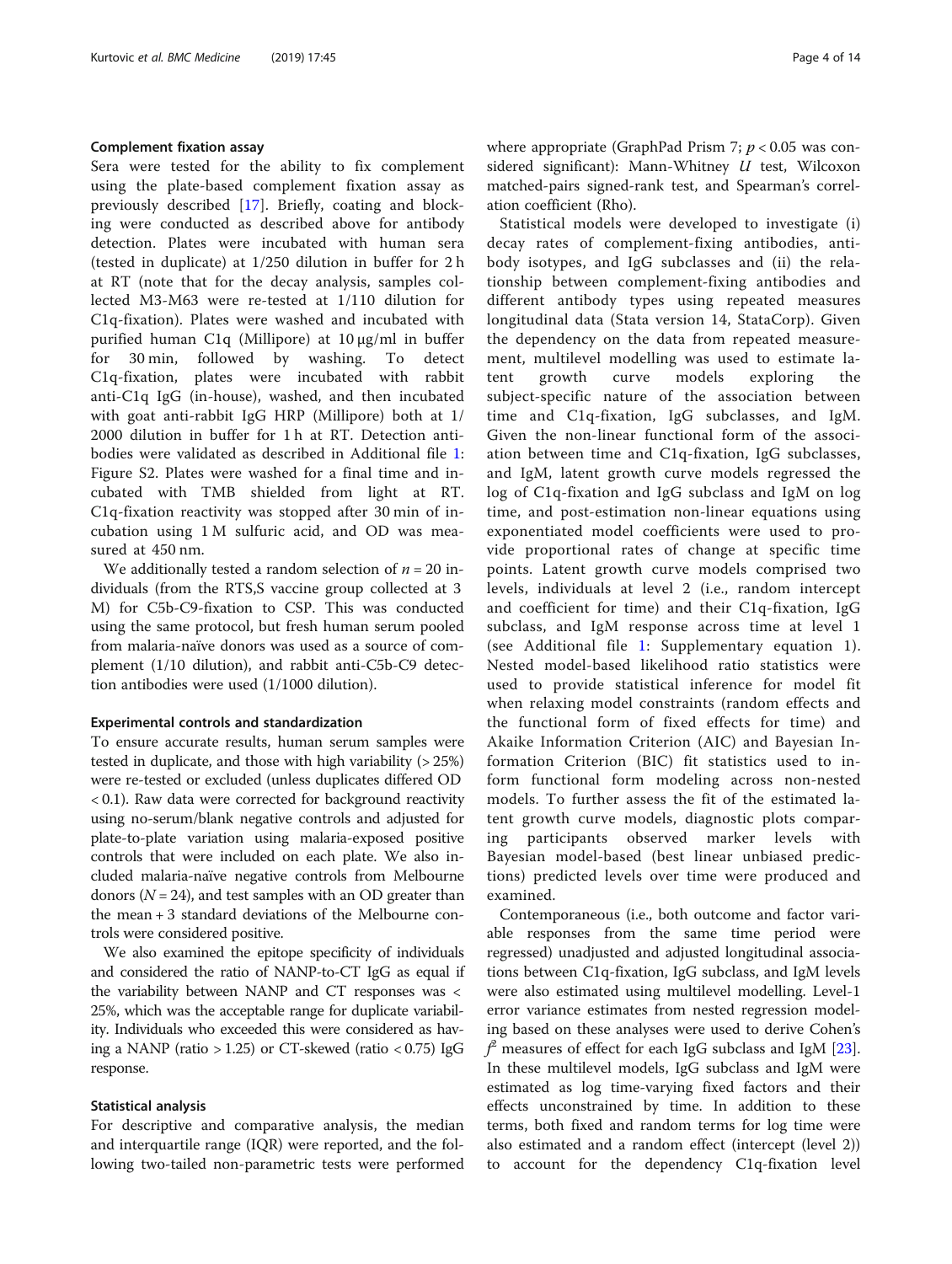measurement over-time was also estimated. Statistical inference was assessed at the 5% level.

#### Results

#### RTS,S-induced anti-CSP IgG in children is predominately IgG1 subclass

Sera collected at baseline (M0) and 30 days after receiving the final RTS,S vaccination (M3) were tested for total IgG levels to full-length CSP. Reactivity was low at baseline but significantly increased after vaccination with RTS,S in both study cohorts (OD median [IQR]: Manhiça  $N = 50$ ,  $M0 = 0.020$  [0.022], and  $M3 = 2.231$  [0.390],  $p < 0.001$ ; Ilha Josina  $N = 49$ , M0 = 0.030 [0.039], and  $M3 = 2.457$  [0.425],  $p < 0.001$ ). In contrast, anti-CSP IgG was low at both time points in children who received the comparator non-malaria vaccine (OD median [IQR]: Manhiça  $N = 25$ , M0 = 0.015 [0.020], and M3 = 0.018 [0.054],  $p = 0.525$ ; Ilha Josina  $N = 24$ , M0 = 0.029 [0.037], and  $M3 = 0.038$  [0.045],  $p = 0.747$ ) (Fig. 1a).

Children vaccinated with RTS,S (sera collected at M3) were then tested for IgG subclass responses to CSP. Seropositivity was high for IgG1 (94% and 98%) and IgG3 (90% and 96%), followed by IgG2 (70% and 86%) and IgG4 (22% and 51%) in Manhiça and Ilha Josina cohorts, respectively (Fig. 1b). Overall, IgG1 reactivity was highest, followed by IgG3 and IgG2, and only low levels of IgG4 were detected among a minority of subjects. IgG1 demonstrated the strongest correlation with total IgG compared to IgG3 and IgG2, with only a weak correlation for  $IgG4$  (rho = 0.875, rho = 0.689, rho = 615,  $p < 0.001$  for all tests; rho = 0.208,  $p = 0.039$ , respectively) (Additional file [1](#page-11-0): Figure S3a).

#### RTS,S vaccination induced anti-CSP IgM

We additionally measured IgM levels to CSP at M0 and M3 time points since the induction of IgM may contribute to complement-fixing activity and overall vaccine immunity. To date, there are little data reported on the induction of IgM by  $RTS, S/AS02_A$ . There was a significant increase in IgM reactivity for children vaccinated with RTS,S in both cohorts (OD median [IQR]: Manhiça  $N = 50$ ,  $M0 = 0.208$  [0.178], and  $M3 = 0.725$  [0.912],  $p < 0.001$ ; Ilha Josina  $N = 49$ , M0 = 0.191 [0.227], and  $M3 = 0.736$  [0.726],  $p < 0.001$ ) but not with comparator vaccine (OD median [IQR]: Manhiça  $N = 25$ , M0 = 0.194 [0.198], and M3 = 0.194 [0.151],  $p = 0.300$ ; Ilha Josina N  $= 24$ , M0  $= 0.225$  [0.200], and M3  $= 0.142$  [0.157],  $p = 0.089$  (Fig. 1c). Furthermore, anti-CSP IgM levels at M3 were significantly higher in the RTS,S vaccine group than the comparator vaccine group for both study sites  $(p < 0.001$  for both tests). In all RTS,S-vaccinated children  $(N = 99)$ , anti-CSP IgG and IgM responses at M3 moderately correlated, but many demonstrated IgGhigh/IgM-low reactivity. Notably, IgM reactivity at M0



and M3 was weakly correlated (rho =  $0.254$ ;  $p = 0.011$ ) (Additional file [1](#page-11-0): Figure S3b).

#### RTS,S-induced antibodies can fix and activate complement

We have previously reported that anti-CSP antibodies can activate human complement through recruitment of C<sub>1</sub>q  $[17]$  $[17]$  $[17]$ . In this study, we detected a strong induction of functional antibodies that fix C1q in children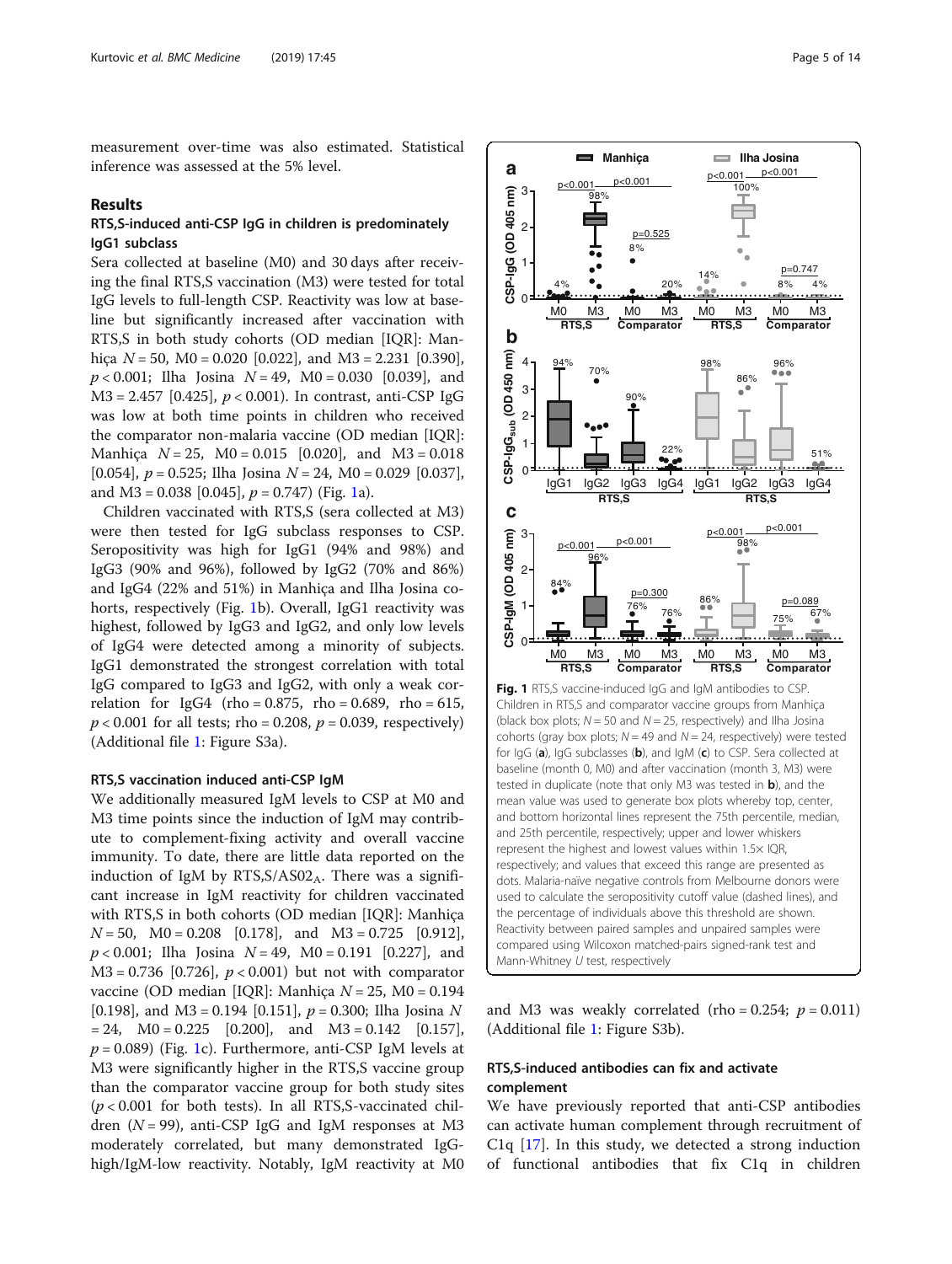vaccinated with RTS,S, which was observed in both study sites (OD median [IQR]: Manhiça  $N = 50$ ,  $M0 = 0.029$  [0.054], and  $M3 = 1.913$  [3.163],  $p < 0.001$ ; Ilha Josina  $N = 49$ ,  $M0 = 0.013$  [0.038], and  $M3 = 2.508$ [2.701],  $p < 0.001$ ). However, this induction of complement-fixing antibodies was not seen with the comparator vaccine (Fig. 2a). RTS,S-induced antibodies could promote activation of the complement cascade, as demonstrated by the presence of complement factors involved in the terminal phase of complement activation that form the membrane attack complex (C5b-C9). Detection of the C5b-C9 complex significantly correlated with C1q-fixation ( $n = 20$ , rho = 0.937;  $p < 0.001$ ) (Fig. 2b).

#### Complement-fixing antibodies target the central repeat and C-terminal regions of CSP

To investigate the targets of functional antibodies induced by RTS,S, we first measured antibody reactivity to NANP and CT antigens, which represented the central repeat and C-terminal regions of CSP, respectively (Fig. [3a](#page-6-0), b). Compared to baseline, children vaccinated with RTS,S had significantly higher levels of IgG to both regions of CSP ( $p < 0.001$  for all tests), whereas IgM was mostly NANP-specific (NANP,  $p < 0.001$  for all tests; CT,  $p = 0.032$  and  $p = 0.177$  for Manhiça and Ilha Josina cohorts, respectively).

Interestingly, IgG reactivity to NANP and CT significantly correlated with C1q-fixation to full-length CSP, suggesting both regions were involved in the functional activity (rho: NANP = 0.727 and CT = 0.676;  $p < 0.001$ for both tests) (Fig. [3](#page-6-0)c). Indeed, we confirmed that antibodies to each region of CSP could directly fix C1q using specific antigen constructs, although complementfixing activity was greater against NANP than CT, and

correlated more strongly with C1q-fixation to full-length CSP (OD median [IQR]: NANP = 1.25 [2.34] and  $CT = 0.14$  [0.24]; rho: NANP = 0.926 and  $CT = 0.730$ ;  $p < 0.001$  for both tests) (Fig. [3](#page-6-0)d).

We then compared antibody responses between children who had high or low levels of complement-fixing antibodies to CSP (defined based on the median: high N  $= 50$ , OD range 2.03 to 4.00; low  $N = 49$ , OD range 0.02 to 1.97). Notably, children with high C1q-fixing antibodies had substantially higher levels of IgG to both NANP and CT and higher levels of IgM to NANP (IgG: NANP  $p < 0.001$ , CT  $p < 0.001$ ; IgM: NANP  $p < 0.001$ , CT  $p = 0.038$ ) (Additional file [1](#page-11-0): Figure S4). We further examined the epitope specificity using heat maps and found high variability among individuals with respect to IgG and IgM levels to the different regions (Fig. [4](#page-7-0)a). We explored different approaches to identify potential influencing factors for complement fixation activity. Linear regression for anti-NANP IgG with the additional inclusion of anti-CT IgG did not substantially improve the fit of the model overall compared to IgG to NANP alone, and we found no significant linear relationship between epitope-specific IgM by linear regression (Additional file [1](#page-11-0): Table S1). Given the observed variability in IgG responses to the NANP and CT regions, we calculated the ratio of NANP-to-CT IgG, which was used to categorize children in equal, NANP-skewed, or CT-skewed IgG epitope profiles (defined by ratios of 0.75 to  $\langle 1.25, \rangle$  1.25, and  $\langle 0.75, \rangle$  respectively) (Fig. [4](#page-7-0)b). Interestingly among the high complement-fixing group, a greater proportion had relatively equal levels of IgG to both NANP and CT (63%), while some were NANP-skewed (27%) and fewer CT-skewed (10%). For children with low C1q-fixing antibodies, all three epitope profiles were equally observed (33% each) (Fig. [4](#page-7-0)c). This

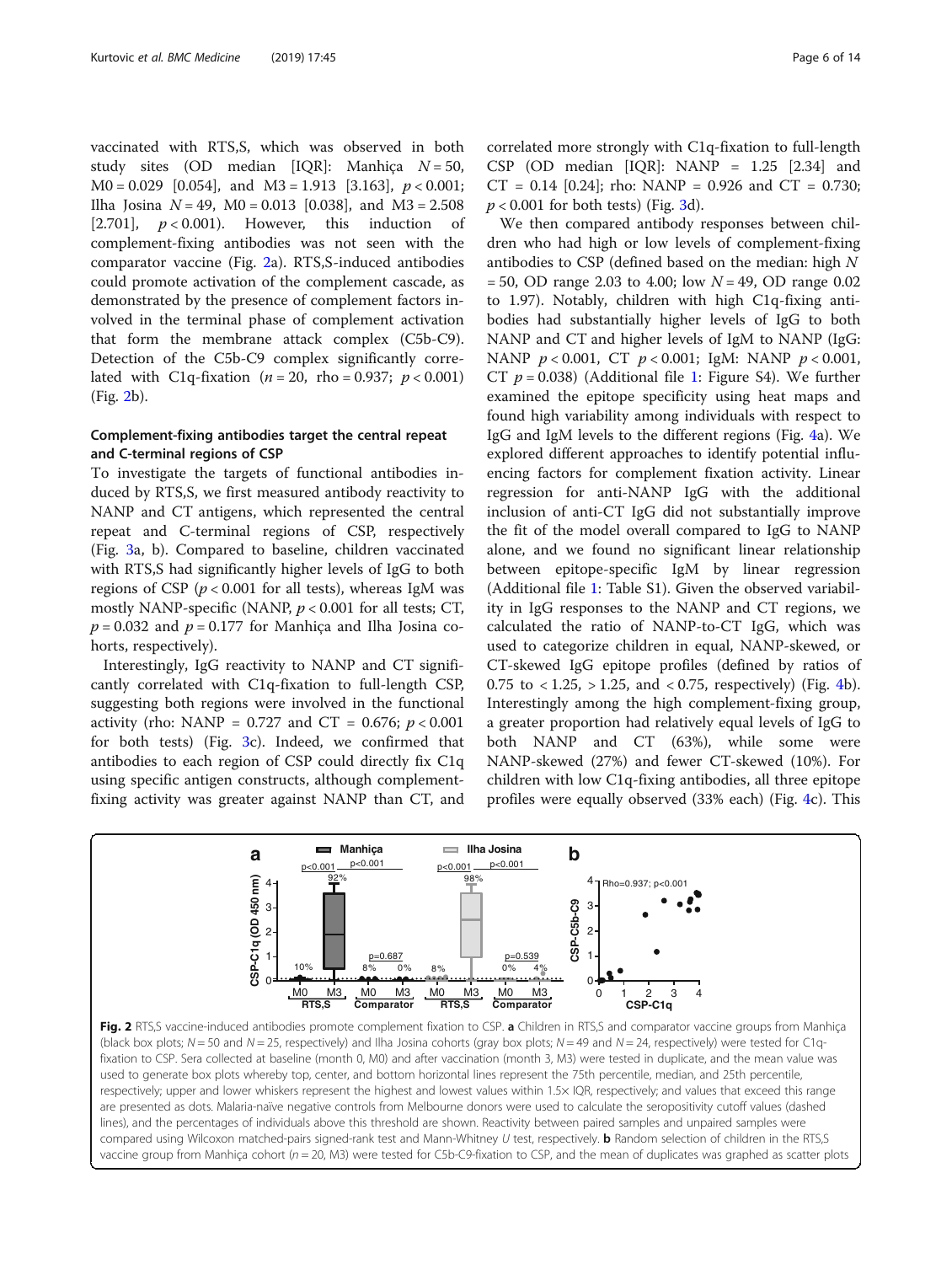<span id="page-6-0"></span>

upper and lower whiskers represent the highest and lowest values within 1.5× IQR, respectively; and values that exceed this range are presented as dots. Malaria-naïve negative controls from Melbourne donors were used to calculate the seropositivity cutoff values (dashed lines), and the percentages of individuals above this threshold are shown. Reactivity between paired samples was compared using Wilcoxon matched-pairs signed-rank test. c, d Children in RTS,S vaccine group from Manhiça and Ilha Josina cohorts ( $N = 99$ , M3) were tested for C1q-fixation to CSP, NANP, and CT, and the values were plotted compared to IgG reactivity (c) and C1q fixation to CSP, NANP, and CT were correlated (d)

suggests that IgG reactivity to both regions may be favorable for C1q-fixation to full-length CSP.

#### Poor induction of functional antibodies in children with higher malaria exposure and blood-stage immunity

To evaluate the potential effect of malaria exposure on the induction of complement-fixing antibodies, we compared RTS,S-induced functional antibodies (sera collected at M3) in younger and older age groups (12–24 and 24–60 months, respectively) and between our two different study sites (Additional file [1:](#page-11-0) Figure S5a). Children in the Manhiça cohort demonstrated no relationship between age and C1q-fixation to CSP (younger  $n = 11$  and older  $n = 39$ ,  $p = 0.579$ ; rho = -0.121,  $p = 0.403$ ). For the Ilha Josina cohort, which had a substantially higher level of malaria transmission than Manhiça, younger children had significantly higher levels of C1q-fixing antibodies (younger  $n = 23$  and older  $n = 26$ ,  $p < 0.001$ ), and age negatively correlated with C1qfixation (rho =  $-0.575$ ,  $p < 0.001$ ). Similar age associations were also observed for C1q-fixation to NANP (Fig. [5a](#page-8-0)) as well as anti-CSP IgG and IgG subclass responses. However, anti-CSP IgM was comparable between the age groups for the Ilha Josina cohort but was interestingly higher in older children for the Manhiça cohort (Additional file [1:](#page-11-0) Figures S5b-d).

The Ilha Josina study site had a higher level of malaria transmission intensity than Manhiça, indicating that age associations may be related to malaria exposure. To investigate, we measured antibody responses to wellcharacterized blood-stage antigens, MSP2 and AMA1, which are established biomarkers of malaria exposure [[24\]](#page-13-0) (Fig. [5](#page-8-0)b). The relationship between age and blood-stage antibodies was weak for the Manhiça cohort (MSP2  $p = 0.112$  and AMA1  $p = 0.009$ ; correlation with age, MSP2 rho = 255,  $p = 0.074$ , and AMA1 rho = 0.302,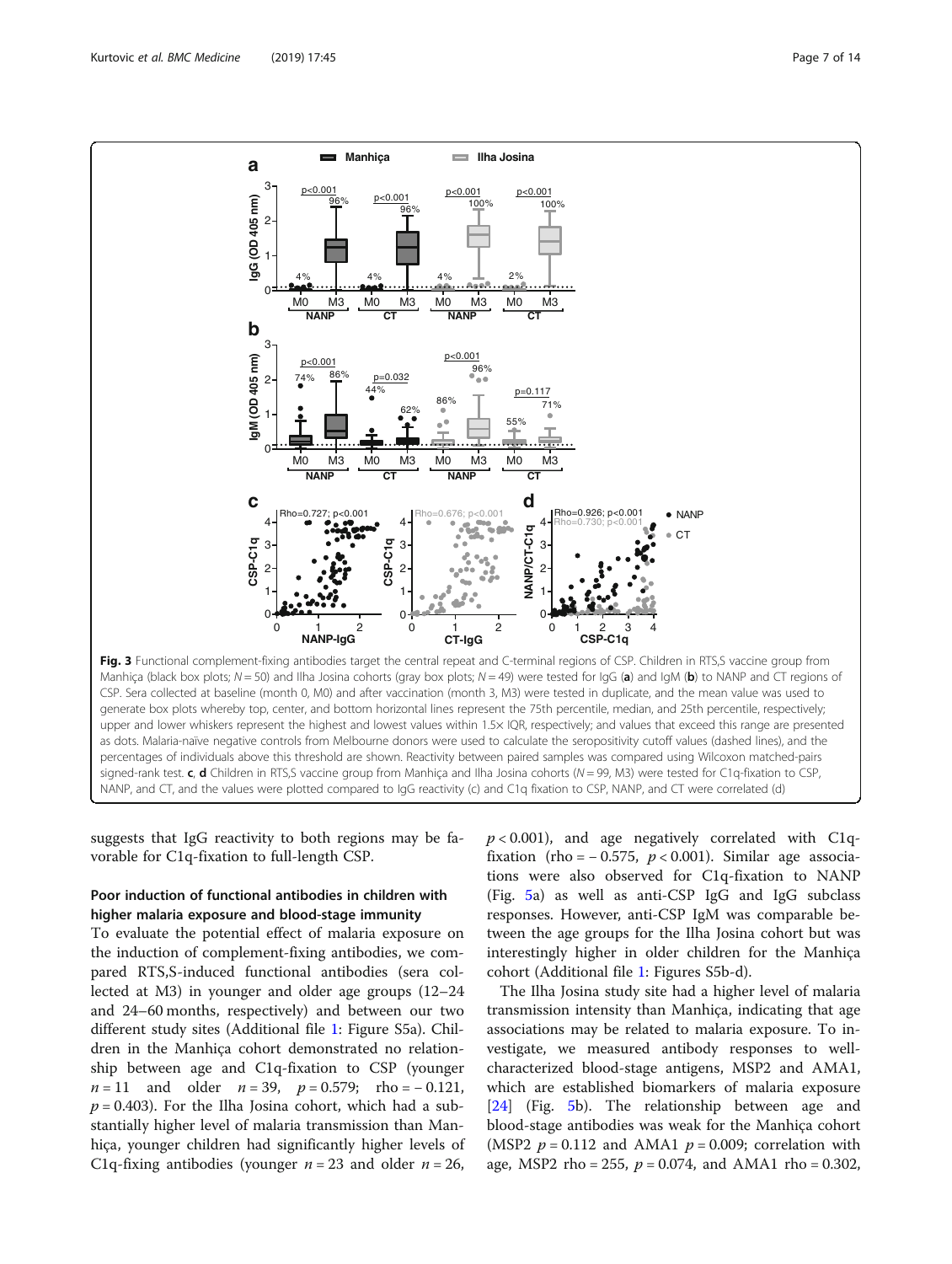<span id="page-7-0"></span>

 $p = 0.033$ ) but strong for the Ilha Josina cohort (MSP2  $p < 0.001$  and AMA1  $p < 0.001$ ; correlation with age, MSP2 rho = 0.595,  $p < 0.001$ , and AMA1 rho = 0.605,  $p < 0.001$ ). Furthermore, in the Ilha Josina cohort, C1q-fixation to CSP negatively correlated with IgG to MSP2 and AMA1 (rho =  $-0.453$ ,  $p = 0.001$ ; rho =  $-0.443$ ,  $p = 0.002$ , respectively). Collectively, these data suggest that increased malaria exposure negatively impacts the induction of functional immunity by RTS,S immunization.

#### Functional antibodies are poorly sustained after RTS,S vaccination

To assess long-term RTS,S-induced immunity, we examined a random selection of children from the Manhiça cohort ( $n = 30$ ) with samples available at months 3, 8.5, 21, 33, 45, and 63 (5-year follow-up). Maximal C1q-fixation responses were observed at M3, which then

significantly declined by M8.5 (OD median, 2.363 and 0.174, respectively;  $p < 0.001$ ) (Fig. [6a](#page-8-0) and Additional file [1](#page-11-0): Figure S6). Sera were re-tested at a higher concentration (1/110 dilution), and a similar result was obtained. Interestingly, a small number of individuals did maintain complement-fixing activity for a longer period (Additional file [1](#page-11-0): Figure S6). Antibody concentration is known to effect complement activity, and therefore, the decline in C1q-fixation responses may have been due to antibody levels being below the required functional threshold (Additional file [1](#page-11-0): Figure S7).

IgG and IgM responses to CSP also waned over time, although this did not appear as marked as the loss of C1q-fixing antibodies (Fig.  $6b$ ). Given that IgG subclass strongly influences antibody function, we examined the decay of each IgG subclass response with respect to the decline in functional C1q-fixing activity (Fig. [6](#page-8-0)c). IgG1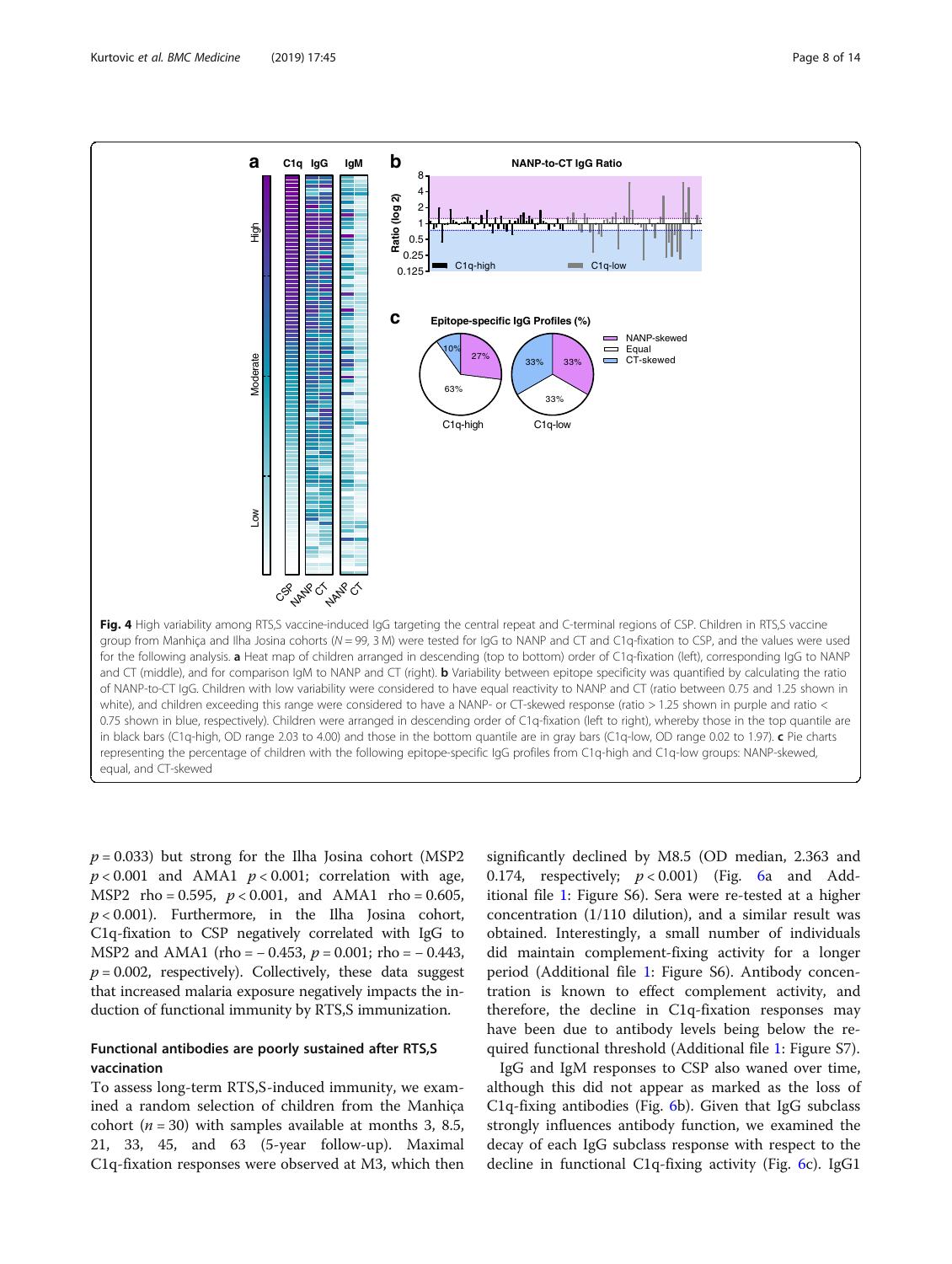<span id="page-8-0"></span>

and IgG3 responses both declined substantially over time, consistent with the decline in complement-fixing antibodies.

#### Modeling the decay of complement-fixing antibodies

Determining the decay rate of specific antibody types is important for understanding the duration of vaccine-induced immunity and informs how this may be improved in the future. Therefore, we developed methods to estimate the decay rates of complement-fixing antibodies, IgG subclasses, and IgM, using latent growth curve modeling (Table [1\)](#page-9-0). Antibody decay followed a largely exponential decay, and a log of the data was used to normalize the data. Descriptively, the rate of decline of IgG1, IgG2, and IgG3 was similar, whereas IgM decay was slower. IgG4 was estimated to have a slow decay rate; however, the levels of IgG4 were very low overall. The rate of decay of complement-fixing antibodies was higher than that seen for total IgG. The half-life of



complement-fixing antibodies was relatively short (5.2 [3.8– 6.5] months) compared to that of IgG1 (8.4 [6.0–10.8] months), IgG2 (10.8 [5.70–15.9] months), and IgG3 (8.6 [6.2–10.9] months) subclass responses.

To better understand the factors contributing to the decline in complement-fixing antibodies over time, we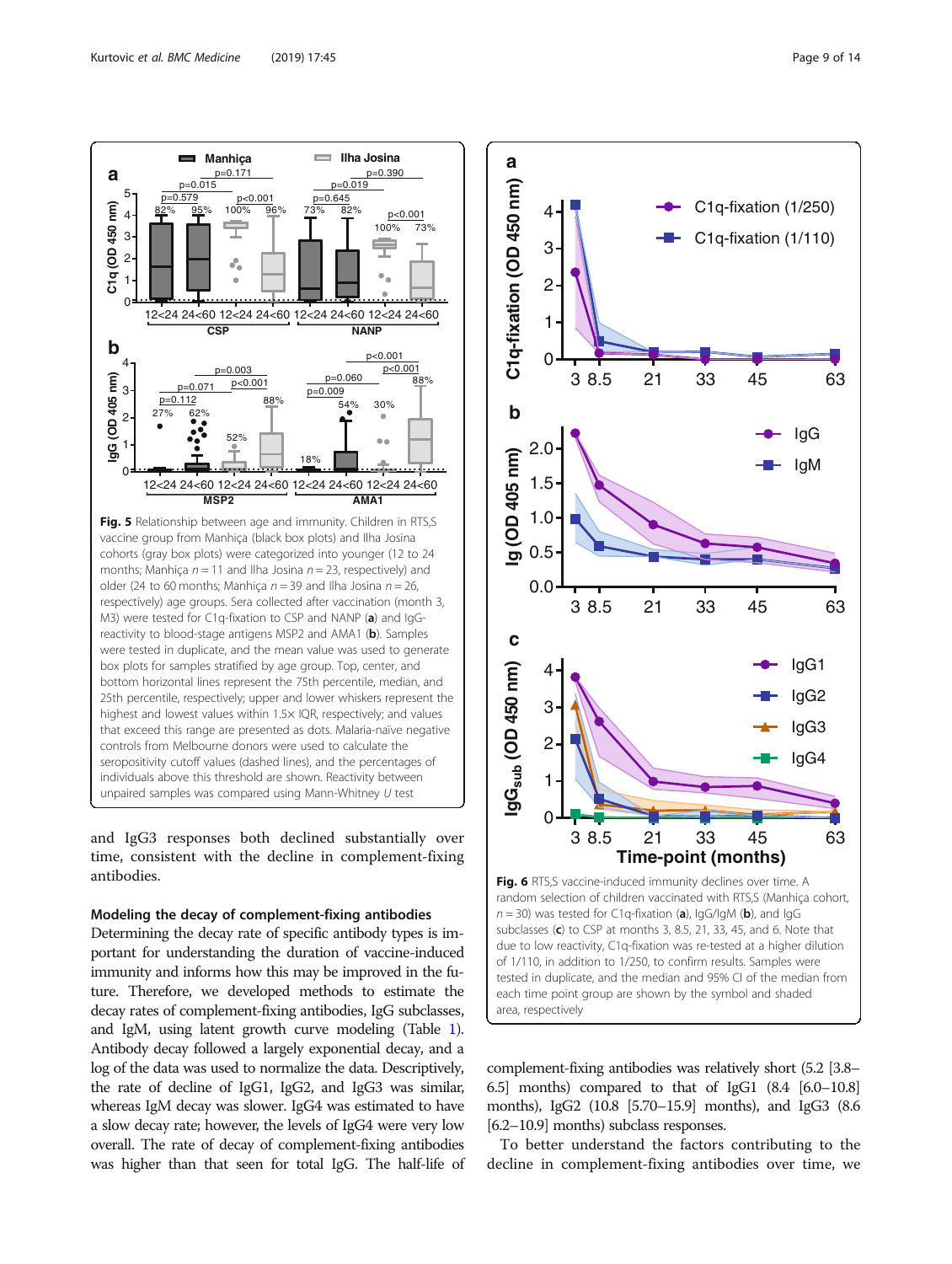<span id="page-9-0"></span>Table 1 Associations between complement fixation, antibody responses, and time using latent growth curve modeling  $(n =$ 30)

| Outcome <sup>a</sup> | $b^{\rm b}$ (s.e.) | 95% CI         | $p$ value <sup>c</sup> |
|----------------------|--------------------|----------------|------------------------|
| log C1q              | $-0.42(0.03)$      | $-0.49, -0.36$ | < 0.001                |
| log IgG1             | $-0.33(0.02)$      | $-0.37, -0.28$ | < 0.001                |
| log IgG2             | $-0.30(0.02)$      | $-0.33, -0.26$ | < 0.001                |
| log IgG3             | $-0.32(0.02)$      | $-0.36, -0.28$ | < 0.001                |
| log IgG4             | $-0.03(0.004)$     | $-0.04, -0.02$ | < 0.001                |
| log IgM              | $-0.12(0.02)$      | $-0.16, -0.09$ | < 0.001                |

<sup>a</sup> Effects for each factor represent separate linear mixed modeling (LMM) analyses where the natural log of C1q-fixation and each antibody response is regressed on the natural log of time (per month). These LMMs applied a random intercept for study participant, random slope for log time with an unstructured covariance parameter specified for the correlation between the random effects

<sup>b</sup>Regression coefficient (b) and standard error (s.e.) represent the percent change in C1q-fixation or antibody response for a percent increase in time c Probability values based on Wald statistics

developed a model to determine which antibodies most strongly correlated with declining complement-fixing activity using the repeated measures data. We undertook nested multivariable mixed modeling to estimate the unique variance of complement-fixing antibodies by each antibody response type (Table 2). The analysis indicated that longitudinal complement-fixation responses were most strongly independently associated with IgG1  $(f^2 = 0.38$ , Wald  $\chi^2(2) = 55.3$ ;  $p < .001$ ) and there was also a significant correlation with IgG3 ( $f^2$  = 0.18, Wald  $\chi^2(2)$  $= 29.5$ ;  $p < .001$ ). There was no significant association with IgG2, IgG4, or IgM.

#### Discussion

Knowledge of the induction and maintenance of functional immune responses by RTS,S is valuable for strategically improving vaccine design and delivery to generate a highly efficacious and longer-lasting malaria vaccine. Here, we investigated RTS,S-induced antibody responses in children and present new evidence of a functional mechanism that may contribute to vaccineinduced immunity. We show that RTS,S-induced anti-CSP antibodies were predominantly IgG1, and there was also a substantial induction of IgG3, IgG2, and IgM. Antibodies among vaccinated children could strongly fix complement on the whole, but functional responses did vary among individuals. Our data suggest that antibodies targeting both the central repeat and C-terminal regions of CSP are important for complement fixation. Furthermore, functional antibodies were poorly induced in older children with greater malaria exposure, and functional antibodies were poorly maintained after vaccination. This decline in complement-fixing antibodies was largely due to a decline in IgG1 and to a lesser extent IgG3. These findings highlight the diversity of RTS,S-induced

Table 2 Associations between antibody responses and complement fixation activity over time using linear mixed modeling  $(n = 30)$ 

| Factor <sup>a</sup> | $b^{\rm b}$ (s.e.) | 95% CI         | $p$ value <sup>c</sup> | f <sup>2d</sup> |
|---------------------|--------------------|----------------|------------------------|-----------------|
| lgG1                |                    |                |                        | 0.38            |
| Linear term         | 1.10(0.16)         | 0.78, 1.41     | < 0.001                |                 |
| Interaction term    | $-0.28(0.05)$      | $-0.38, -0.18$ | < 0.001                |                 |
| IgG2                |                    |                |                        | 0.02            |
| Linear term         | 0.11(0.13)         | $-0.14, 0.37$  | 0.388                  |                 |
| Interaction term    | $-0.01(0.05)$      | $-0.10, 0.08$  | 0.805                  |                 |
| lgG3                |                    |                |                        | 0.18            |
| Linear term         | 0.54(0.15)         | 0.24, 0.83     | < 0.001                |                 |
| Interaction term    | $-0.07(0.05)$      | $-0.18, 0.03$  | 0.177                  |                 |
| lgG4                |                    |                |                        | 0.02            |
| Linear term         | 0.21(0.86)         | $-1.47, 1.90$  | 0.802                  |                 |
| Interaction term    | 0.07(0.31)         | $-0.53, 0.68$  | 0.808                  |                 |
| lgM                 |                    |                |                        | 0.03            |
| Linear term         | $-0.21(0.18)$      | $-0.57, 0.38$  | 0.233                  |                 |
| Interaction term    | $-0.02(0.07)$      | $-0.11, 0.15$  | 0.792                  |                 |

<sup>a</sup>Linear mixed modeling (LMM) analyses where the natural log of C1q-fixation was regressed on the natural log of antibody responses (linear term) conditioning on other antibody response factors to provide an independent association. This LMM model included a term for the natural log of time (not shown) and relaxed the constraint of a consistent association between C1qfixation and antibody responses across time (interaction term). The LMMs applied a random intercept for study participant and random slope for time **bRegression coefficient (b) and standard error (s.e.) represent the percent** change in participant C1q-fixation level for a percent increase in antibody responses

c Probability values based on Wald statistics

<sup>d</sup>Cohen's  $\hat{f}^2$  represents the ratio of the unique variance explained by a specific antibody response factor to the variance explained by an intercept-only model. Higher values indicate a stronger effect

immune responses in malaria-exposed populations, demonstrate a new functional mechanism of vaccineinduced antibodies, and shed some light on the maintenance and decay of vaccine immunity. Our findings suggest that generating higher levels of complementfixing antibodies among a greater proportion of children, and inducing responses that are durable over time, may contribute to greater vaccine efficacy and durability.

IgG1 and IgG3 subclasses have the highest complement-fixing activity, whereas IgG2 and IgG4 have little or no activity  $[25]$  $[25]$  $[25]$ . RTS,  $S/AS02_A$  strongly induced anti-CSP IgG1 followed by IgG3 and IgG2 in children aged 1–4 years. Similar findings showing a predominant IgG1 and IgG3 response were recently reported for a subset ( $n = 195$ ) of subjects from the phase III RTS, S/  $AS01<sub>B</sub>$  vaccine trial of infants and young children (6–12) weeks and 5–17 months). A higher ratio of cytophilic antibodies (IgG1 and IgG3) to non-cytophilic antibodies (IgG2 and IgG4) was associated with vaccine-induced protection [[8\]](#page-12-0). Therefore, we propose that one way in which RTS,S-induced cytophilic antibodies may confer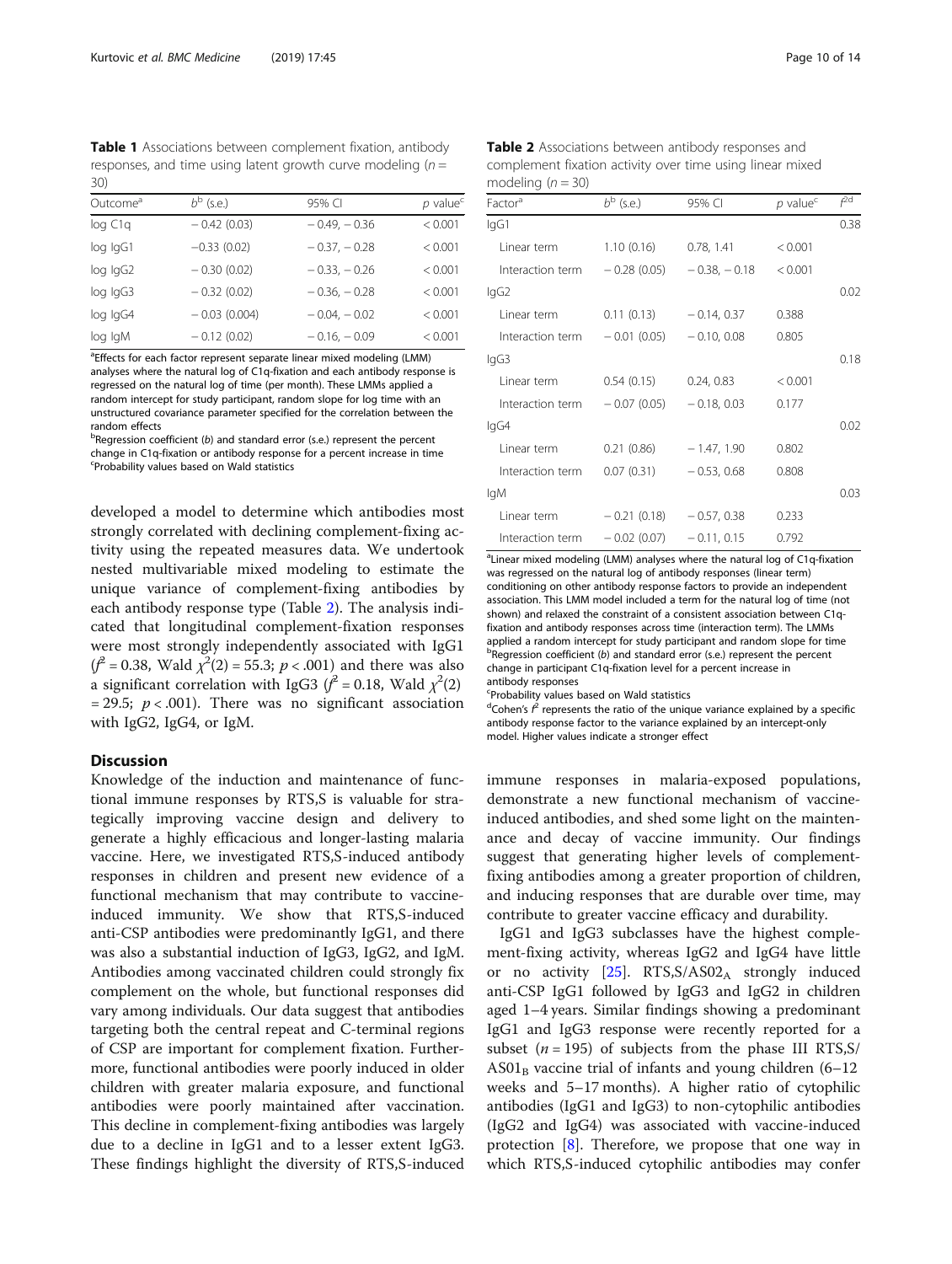protection is by interacting with human complement, a mechanism that has been previously associated with protection in studies of naturally acquired immunity to sporozoites in children [\[17\]](#page-12-0). The  $AS01_B$  and  $AS02_A$ adjuvants both contain TLR4 agonist MPL and the saponin QS-21, but  $AS01_B$  is a liposome-based adjuvant whereas  $AS02_A$  is an oil-in-water emulsion [[26](#page-13-0)]; RTS,S administered with either adjuvant appears to induce similar IgG subclass profiles in malaria-exposed children. In the phase III study, post-vaccination levels of IgG2 and IgG4, but not IgG1 and IgG3, to CSP were significantly higher in the high malaria transmission site compared to the low malaria transmission site  $[8]$  $[8]$ . It is noteworthy that studies in malaria-naïve adults found RTS,S to predominately induce IgG1 and IgG2 only [[27](#page-13-0)–[29](#page-13-0)], which demonstrates that immunogenicity can substantially differ in malaria-exposed populations compared to malaria-naïve individuals in non-endemic countries. Such differences are poorly understood but require a greater understanding, particularly because IgG3 is a potent mediator of complement fixation and activation. The use of adjuvants or vaccine regimens that increase IgG3 and reduce IgG2 induction is likely to lead to responses with greater complement-fixing activity and potentially greater efficacy.

Complement activity can also be mediated by IgM antibodies. Interestingly, anti-CSP IgM seropositivity was moderate at baseline, although functional C1qfixation responses were only apparent after RTS,S vaccination when IgM (and IgG) had significantly increased. Modeling the decay of antibodies over time suggests IgM is not a major mediator of complement-fixing activity, and this was instead largely mediated by IgG1 and IgG3. The role of IgM in immunological memory is not well established, but a recent study demonstrated that IgM memory B cells were long-lived and involved in secondary responses using a murine model of malaria [\[30](#page-13-0)], and IgM responses remain present even in those with extensive malaria exposure [[31\]](#page-13-0).

Complement activity is also influenced by epitopespecificity [\[32](#page-13-0)–[34\]](#page-13-0). We found that RTS,S-induced antibodies were most potent at fixing complement to the central repeat region of CSP, but antibodies to the C-terminal region could also fix complement. Interestingly, children with higher complement-fixing antibodies tended to have equal levels of IgG to both CSP regions, whereas those with low functional antibodies were more frequently epitope-skewed. Therefore, antibodies to both regions may better promote immune complex formation that leads to complement fixation and activation. Overall, there were highly diverse IgG epitope profiles among children. In field evaluations of RTS,S, only IgG to the central repeat region have been typically measured and reported. This is likely because RTS,S-induced antibodies to the central repeat region, but not the C-terminal region, show some association with protection in studies of healthy malaria-naïve adults [[10,](#page-12-0) [29](#page-13-0), [35](#page-13-0)–[37](#page-13-0)]. However, the relationship between protection and repeat-specific antibodies has been inconsistently reported in field evaluations of malaria-exposed children and infants [[18](#page-12-0), [38](#page-13-0), [39](#page-13-0)]. A recent study found that antibodies to both regions of CSP, that were of a specific IgG subclass, were associated with protection in the phase III clinical trial of  $RTS, S/AS01_B$  [\[8](#page-12-0)]. Additionally, the central repeat region is considered immunodominant as it is a major target of antibodies induced by whole irradiated attenuated sporozoite vaccines and natural malaria exposure [[40](#page-13-0), [41](#page-13-0)], and repeat-specific antibodies can block sporozoite infectivity in vitro [\[42](#page-13-0)]. However, antibodies to non-repeat regions are also naturally acquired and have demonstrated inhibitory activity in vitro [\[43](#page-13-0)–[47\]](#page-13-0). Taken together, our data support the importance of antibodies to the central repeat region of CSP, but also encourage further investigation of antibody responses to the C-terminal region, particularly because repeat-specific antibodies alone are a poor correlate of protection.

RTS,S-induced antibodies strongly fixed complement to CSP, but overall functional activity among vaccinated children markedly declined by M8.5. Although total IgG remained moderate at this time, reactivity may have dropped below the threshold required to detect functional activity using our methods, particularly because antibody density is known to influence complement activity, as multiple C1q monomers (six in total) bind neighboring IgG molecules to initiate the classical complement pathway [\[32\]](#page-13-0). Our statistical modeling indicated that the rapid decay of complement-fixing antibodies was mostly explained by the decline in IgG1 and to a lesser extent IgG3, likely because both subclasses can potently fix complement and because IgG1 was the predominant subclass induced by vaccination. Perhaps, if RTS,S induced greater levels of IgG3 that were above the antibody threshold needed for functional activity and were more durable, complement-fixing antibody responses may have better maintained after vaccination. Including measures over time enabled a better understanding of the relationships between specific antibody types and complement fixation than analysis performed at a single cross-sectional time point. While the decay post-immunization of IgG to the central repeat region has been reported  $[48]$  $[48]$ , there are no data on the decay of functional antibodies, IgG subclasses, or IgM. Additionally, no malaria vaccine studies have reported the relationship between IgG or IgM and functional antibodies over time. Therefore, our new statistical methods developed for this study may be valuable for understanding these responses in other RTS,S trials and studies of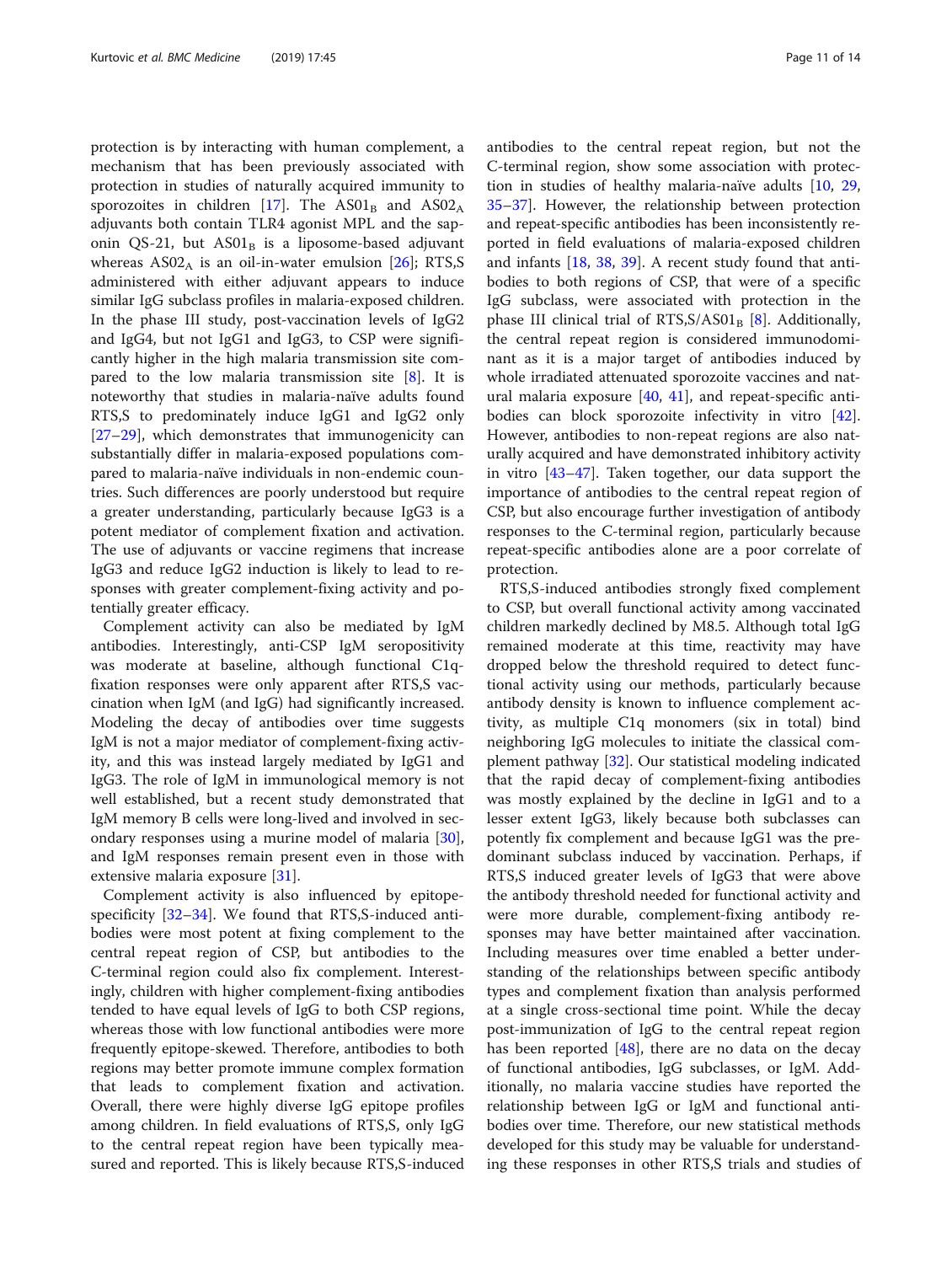<span id="page-11-0"></span>other malaria vaccines. It is possible that functional antibodies, IgG subclasses, and IgM have different responses and kinetics after booster immunizations. The decay of complement-fixing antibodies was broadly consistent with the decline in RTS,S vaccine efficacy for this trial. Statistical analyses estimated that initial efficacy against clinical malaria was  $\sim 30\%$  in the first 4–5 months but quickly waned to limited efficacy 18–30 months after vaccination. In our studies, some children retained significant complement-fixing antibodies at M8.5, which may contribute to some continuing vaccine efficacy. Our findings suggest these questions warrant investigation in the phase III trials to better understand the efficacy and durability of RTS,S.

The present study was conducted in a malariaendemic setting, and therefore, children will have varying degrees of malaria exposure and naturally acquired immunity. Older children in the higher malaria transmission site, Ilha Josina, had significantly lower levels of complement-fixing antibodies. This was also observed for total IgG to CSP, but the effect was not as pronounced. Older children also had higher levels of antibodies to blood-stage antigens, and this inversely correlated with vaccine-induced anti-CSP antibodies, which has been previously reported [[49,](#page-13-0) [50\]](#page-13-0). Interestingly, these trends were only clear in the Ilha Josina study site, where transmission intensity was approximately tenfold higher than the Manhiça site. These findings suggest that age and higher levels of malaria exposure negatively impact on the induction of functional antibodies by the RTS,S vaccine. This is a significant finding that has implications for generating immunogenic and efficacious malaria vaccines in high transmission zones. The biological basis for this effect is not known but could be due to T or B cell exhaustion from repeated exposure [\[51\]](#page-13-0), or naturally acquired immunity could be interfering with the induction of vaccine immunity. Understanding this issue is a priority for further research.

#### Conclusions

We have provided a detailed characterization of RTS,Sinduced antibody responses in malaria-exposed children and identified a new functional antibody activity induced by RTS,S. This is an important finding as recent studies demonstrated that complement fixation by antibodies could inhibit sporozoite traversal and lead to sporozoite cell death [\[16,](#page-12-0) [17\]](#page-12-0), suggesting that RTS,S-induced immunity may function, in part through complement fixation. Our data demonstrates highly diverse patterns of epitope specificity among children and raises the potential role of the C-terminal region of CSP in functional immunity, in addition to antibodies targeting the NANP region. This finding calls for further examination of how antibodies to the C-terminal region may co-operatively promote antibody function, such as complement activation. Complement-fixing antibodies were generally relatively short-lived and were less effectively induced in older children with higher malaria exposure, which could be important for vaccine implementation in locations with high malaria transmission intensity and should be further evaluated. Furthermore, we developed statistical methods to investigate antibody decay and relationships over time post-vaccination; these approaches could be highly valuable in future vaccine trial evaluation, especially as a tool to investigate the determinants of vaccine longevity and inform strategies to improve this. Our findings support future investigation of the large phase III trials to determine whether complement fixation is a valuable correlate of protective immunity and advance the development of more efficacious and long-lasting vaccines.

#### Additional file

[Additional file 1:](https://doi.org/10.1186/s12916-019-1277-x) Induction and decay of functional complement-fixing antibodies by the RTS,S vaccine in children and a negative impact of malaria exposure supplementary material. Supplementary equation 1. Supplementary methods for recombinant C-terminal region of CSP (Figure S1.). Supplementary methods for C1q-fixation assay (Figure S2.). Figure S3. RTS,S predominately induces anti-CSP IgG1 and some IgG3, IgG2, and IgM antibodies. Figure S4. Epitope specificity of children with high or low C1q-fixing antibodies. Figure S5. Younger and older children in Manhiça and Ilha Josina cohorts. Figure S6. Functional complementfixing antibodies decline over time. Figure S7. Antibody concentration and functional C1q-fixation responses. Table S1. Linear regression between epitope-specific IgG and C1q-fixation to CSP, induced by vaccination with RTS,  $N = 99$ . (DOCX 2573 kb)

#### Abbreviations

ABTS: 2,2′-Azino-bis(3-ethylbenzothiazoline-6-sulfonic acid); AIC: Akaike Information Criterion; AMA1: Apical membrane antigen 1; BIC: Bayesian Information Criterion; CSP: Circumsporozoite protein; CT: Construct representing the C-terminal region of CSP; ELISA: Enzyme-linked immunosorbent assay; HRP: Horseradish peroxidase; IgG: Immunoglobulin G; IgM: Immunoglobulin M; IQR: Interquartile range; M0: Month 0; M3: Month 3; MSP2: Merozoite surface protein 2; NANP: Peptide representing the central repeat region of CSP; OD: Optical density; PBS: Phosphate-buffered saline; RT: Room temperature; TMB: Tetramethylrhodamine

#### Acknowledgements

We thank all children and parents/guardians who participated in this study, all CISM and ISGlobal staff who facilitated the Mozambican RTS, S/AS02<sub>A</sub> Phase IIb clinical trial, and GSK Biologicals for the conduct of the clinical trial. We thank Pedro Alonso who was involved in all phases of the clinical trial. We thank Joe Campo for managing the samples and databases used for all immunogenicity studies, particularly the M63 cross-sectional follow-up, as well as Caterina Guinovart, Eusebio Macete, Pedro Aide and Augusto Nhabomba who were involved in the clinical trials. We also thank Nana Aba Williams and Núria Díez for coordination and management, Ruth Aguilar, Gemma Moncunill and Clarissa Valim for their inputs in the design of this study, Marta Vidal for preparing samples for shipment and Laura Puyol for arranging shipment.

#### Funding

This work was supported by the National Health and Medical Research Council of Australia (Program grant to JGB [1092789]; Research Fellowship to JGB [1077636]); Australian Research Council Future Fellowship to FJIF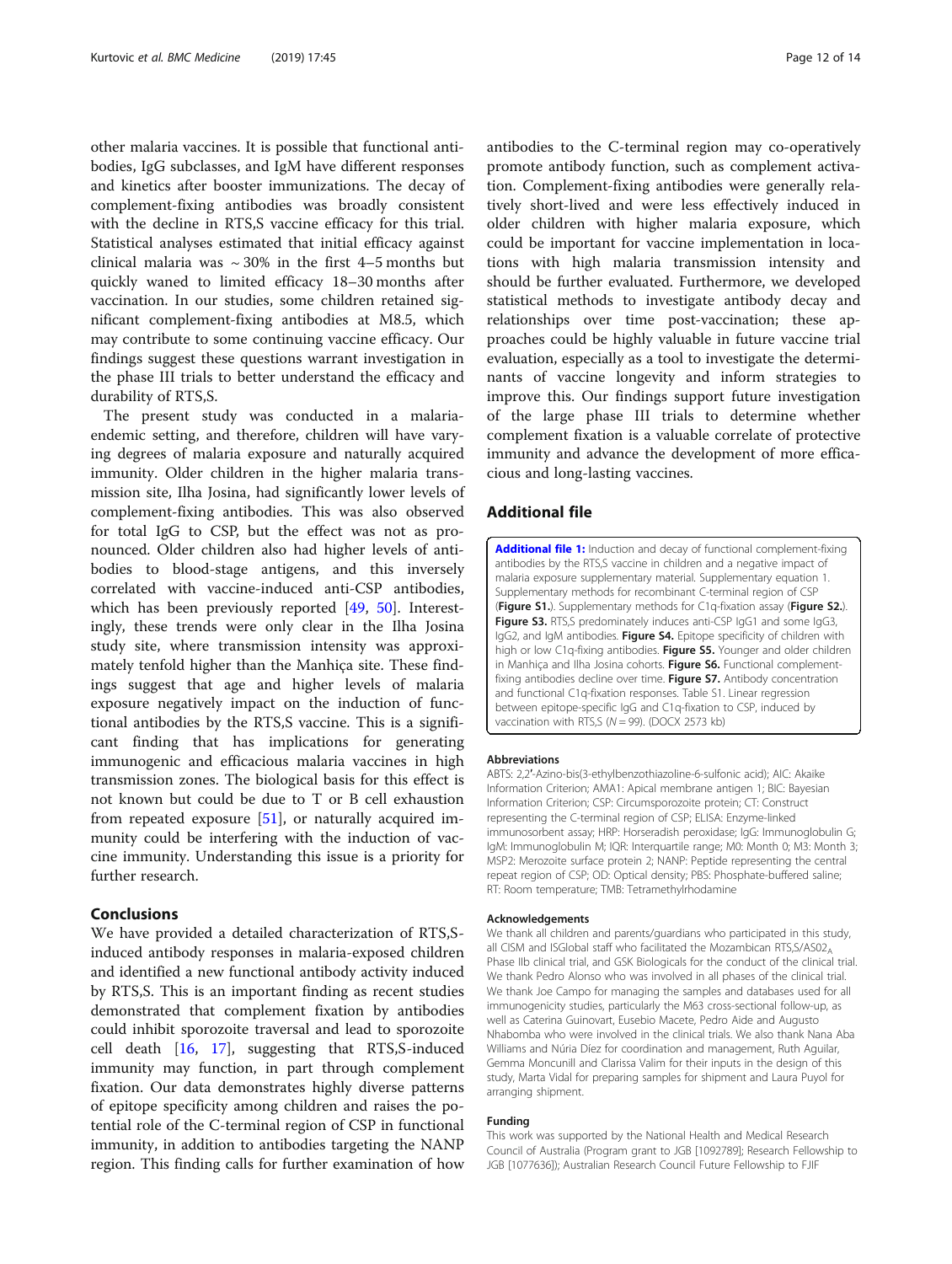<span id="page-12-0"></span>[FT130101122]; Australian Government Research Training Program Scholarship to LK; Monash Postgraduate Publication Award to LK. PATH's Malaria Vaccine Initiative provided funding for the clinical trial. JGB, FJIF, LK, GF, and DRD are members of the Australian Centre for Research Excellence in Malaria Elimination, funded by the NHMRC [1134989]. ISGlobal is a member of the CERCA Program, Generalitat de Catalunya. The Manhiça Health Research Centre receives core funding from the Spanish Agency for International Cooperation and Development (AECID). The Burnet Institute is supported by a Victorian State Government Operational Infrastructure Support grant, and the NHMRC Independent Research Institutes Infrastructure Support Scheme.

#### Availability of data and materials

The data sets used and/or analyzed during the current study are available from the corresponding author on reasonable request.

#### Authors' contributions

LK performed the experiments and descriptive data analysis. PAA developed and performed the statistical modeling. DRD generated the recombinant protein. IU was involved in the sample selection. JS and JJA were involved in the clinical trial. LK, GF, FJIF, CD, and JGB were involved in the study design. LK and JGB wrote the manuscript, which was reviewed by all authors. All authors read and approved the final manuscript.

#### Ethics approval and consent to participate

Parents/guardians of participants provided written informed consent, and ethics approval was obtained by the following: Mozambican National Health and Bioethics Committee; Hospital Clınic of Barcelona Ethics Committee; PATH Research Ethics Committee; Alfred Human Research and Ethics Committee (ethics approval number 174/18).

#### Consent for publication

Not applicable.

#### Competing interests

The authors declare that they have no competing interests.

#### Publisher's Note

Springer Nature remains neutral with regard to jurisdictional claims in published maps and institutional affiliations.

#### Author details

<sup>1</sup>Burnet Institute, Melbourne, Australia. <sup>2</sup>Department of Immunology and Pathology, Monash University, Melbourne, Australia. <sup>3</sup>Department of Epidemiology and Preventative Medicine, Monash University, Melbourne, Australia. <sup>4</sup> ISGlobal, Hospital Clínic Universitat de Barcelona, Barcelona, Catalonia, Spain. <sup>5</sup>Centro de Investigação em Saúde de Manhiça, Maputo, Mozambique. <sup>6</sup>Faculdade de Medicina, Universidade Eduardo Mondlane (UEM), Maputo, Mozambique. <sup>7</sup> Centre for Epidemiology and Biostatistics, Melbourne School of Population and Global Health, The University of Melbourne, Melbourne, Australia. <sup>8</sup>Department of Microbiology, Monash University, Clayton, Australia. <sup>9</sup>Department of Medicine, The University of Melbourne, Parkville, Australia.

#### Received: 16 November 2018 Accepted: 31 January 2019 Published online: 25 February 2019

#### References

- 1. RTSS Clinical Trial Partnerships. Efficacy and safety of RTS,S/AS01 malaria vaccine with or without a booster dose in infants and children in Africa: final results of a phase 3, individually randomised, controlled trial. Lancet. 2015;386(9988):31–45.
- 2. European Medicines Agency: Mosquirix to be used for vaccination of young children, together with established antimalarial interventions. 2015.
- 3. World Health Organization: Malaria vaccine: WHO position paper January 2016 2016.
- 4. World Health Organization: Ghana, Kenya and Malawi to take part in WHO malaria vaccine pilot programme. 2017.
- 5. Malaria Vaccine Funders Group. Malaria vaccine technology roadmap. 2013.
- 6. Casares S, Brumeanu T-D, Richie TL. The RTS,S malaria vaccine. Vaccine. 2010;28(31):4880–94.
- 7. White MT, Verity R, Griffin JT, Asante KP, Owusu-Agyei S, Greenwood B, Drakeley C, Gesase S, Lusingu J, Ansong D. Immunogenicity of the RTS,S/ AS01 malaria vaccine and implications for duration of vaccine efficacy: secondary analysis of data from a phase 3 randomised controlled trial. Lancet Infect Dis. 2015;15(12):1450–8.
- 8. Ubillos I, Ayestaran A, Nhabomba AJ, Dosoo D, Vidal M, Jiménez A, Jairoce C, Sanz H, Aguilar R, Williams NA. Baseline exposure, antibody subclass, and hepatitis B response differentially affect malaria protective immunity following RTS,S/AS01E vaccination in African children. BMC Med. 2018;16(1):197.
- 9. Foquet L, Hermsen CC, van Gemert G-J, Van Braeckel E, Weening KE, Sauerwein R, Meuleman P, Leroux-Roels G. Vaccine-induced monoclonal antibodies targeting circumsporozoite protein prevent Plasmodium falciparum infection. J Clin Invest. 2014;124(1):140.
- 10. Chaudhury S, Ockenhouse CF, Regules JA, Dutta S, Wallgyist A, Jongert E, Waters NC, Lemiale F, Bergmann-Leitner E. The biological function of antibodies induced by the RTS,S/AS01 malaria vaccine candidate is determined by their fine specificity. Malaria J. 2016;15(1):301.
- 11. Schwenk R, Asher LV, Chalom I, Lanar D, Sun P, White K, Keil D, Kester KE, Stoute J, Heppner DG. Opsonization by antigen-specific antibodies as a mechanism of protective immunity induced by Plasmodium falciparum circumsporozoite protein-based vaccine. Parasite Immunol. 2003;25(1):17–25.
- 12. Feng JQ, Mozdzanowska K, Gerhard W. Complement component C1q enhances the biological activity of influenza virus hemagglutinin-specific antibodies depending on their fine antigen specificity and heavy-chain isotype. J Virol. 2002;76(3):1369–78.
- 13. Mehlhop E, Nelson S, Jost CA, Gorlatov S, Johnson S, Fremont DH, Diamond MS, Pierson TC. Complement protein C1q reduces the stoichiometric threshold for antibody-mediated neutralization of West Nile virus. Cell Host Microbe. 2009;6(4):381–91.
- 14. MacLennan CA, Gondwe EN, Msefula CL, Kingsley RA, Thomson NR, White SA, Goodall M, Pickard DJ, Graham SM, Dougan G. The neglected role of antibody in protection against bacteremia caused by nontyphoidal strains of Salmonella in African children. J Clin Invest. 2008;118(4):1553–62.
- 15. Boyle MJ, Reiling L, Feng G, Langer C, Osier FH, Aspeling-Jones H, Cheng YS, Stubbs J, Tetteh KK, Conway DJ, et al. Human antibodies fix complement to inhibit Plasmodium falciparum invasion of erythrocytes and are associated with protection against malaria. Immunity. 2015; 42(3):580–90.
- 16. Behet MC, Kurtovic L, van Gemert G-J, Haukes CM, Siebelink-Stoter R, Graumans W, van de Vegte-Bolmer MG, Scholzen A, Langereis JD, Diavatopoulos DA. The complement system contributes to functional antibody-mediated responses induced by immunization with Plasmodium falciparum malaria sporozoites. Infect Immun. 2018;IAI:00920–17.
- 17. Kurtovic L, Behet MC, Feng G, Reiling L, Chelimo K, Dent AE, Mueller I, Kazura JW, Sauerwein RW, Fowkes FJI, et al. Human antibodies activate complement against Plasmodium falciparum sporozoites, and are associated with protection against malaria in children. BMC Med. 2018;16(1):61.
- 18. Alonso PL, Sacarlal J, Aponte JJ, Leach A, Macete E, Milman J, Mandomando I, Spiessens B, Guinovart C, Espasa M. Efficacy of the RTS,S/AS02A vaccine against Plasmodium falciparum infection and disease in young African children: randomised controlled trial. Lancet. 2004;364(9443):1411–20.
- 19. Stanisic DI, Richards JS, McCallum FJ, Michon P, King CL, Schoepflin S, Gilson PR, Murphy VJ, Anders RF, Mueller I. Immunoglobulin G subclass-specific responses against Plasmodium falciparum merozoite antigens are associated with control of parasitemia and protection from symptomatic illness. Infect Immun. 2009;77(3):1165–74.
- 20. Drew DR, Hodder AN, Wilson DW, Foley M, Mueller I, Siba PM, Dent AE, Cowman AF, Beeson JG. Defining the antigenic diversity of Plasmodium falciparum apical membrane antigen 1 and the requirements for a multi-allele vaccine against malaria. PLoS One. 2012;7(12):e51023.
- 21. Weaver R, Reiling L, Feng G, Drew DR, Mueller I, Siba PM, Tsuboi T, Richards JS, Fowkes FJ, Beeson JG. The association between naturally acquired IgG subclass specific antibodies to the PfRH5 invasion complex and protection from Plasmodium falciparum malaria. Sci Rep. 2016;6:33094.
- 22. Ondigo BN, Park GS, Gose SO, Ho BM, Ochola LA, Ayodo GO, Ofulla AV, John CC. Standardization and validation of a cytometric bead assay to assess antibodies to multiple Plasmodium falciparum recombinant antigens. Malar J. 2012;11(1):427.